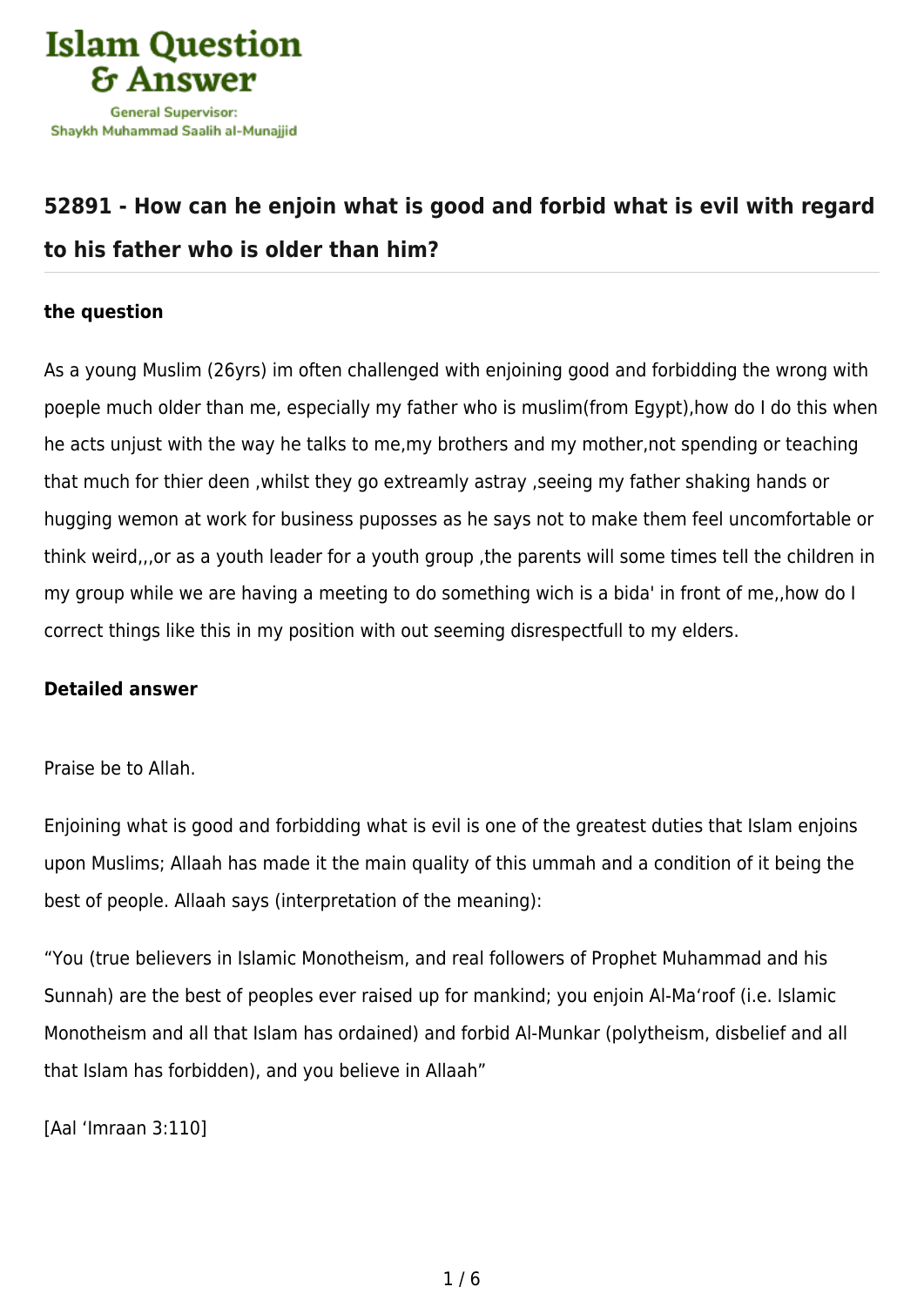

"The believers, men and women, are Awliyaa' (helpers, supporters, friends, protectors) of one another; they enjoin (on the people) Al-Ma'roof (i.e. Islamic Monotheism and all that Islam orders one to do), and forbid (people) from Al‑Munkar (i.e. polytheism and disbelief of all kinds, and all that Islam has forbidden); they perform As-Salaah (Iqaamat-as-Salaah), and give the Zakaah, and obey Allaah and His Messenger. Allaah will have His Mercy on them. Surely, Allaah is All-Mighty, All-Wise"

[al-Tawbah 9:71]

See also question no. [11403.](https://islamqa.info/en/answers/11403) This is indicative of the high status that Islam gives to enjoining what is good and forbidding what is evil.

With regard to the problems of undertaking this duty with regard to those who are older than you, especially your father, you can overcome these problems to a great extent by understanding that this duty must be accompanied by three basic characteristics: knowledge, kindness and patience. Shaykh al-Islam Ibn Taymiyah said: "These three are essential: knowledge, kindness and patience: knowledge before enjoining or forbidding, kindness when doing so and patience afterwards, as it was narrated that one of the salaf said: No one can enjoin what is good or forbid what is evil unless he understands what he is enjoining or forbidding, and is kind in enjoining and kind in forbidding, and is patience and forbearing when enjoining and when forbidding."

Majmoo' al-Fataawa, 28/137

In order to solve these problems we should first draw attention to the importance of being patient and forbearing. Do not be too harsh with your father, because he is first of all your father, and because he is older than you. Seek help in doing that by choosing the right time for each conversation, watching out for times when he is in a good mood and is more likely to be influenced and respond. Also seek the help of wise, righteous and sincere people. Before all that it is essential to be sincere towards him in word and deed, and in all your affairs, and to fear that the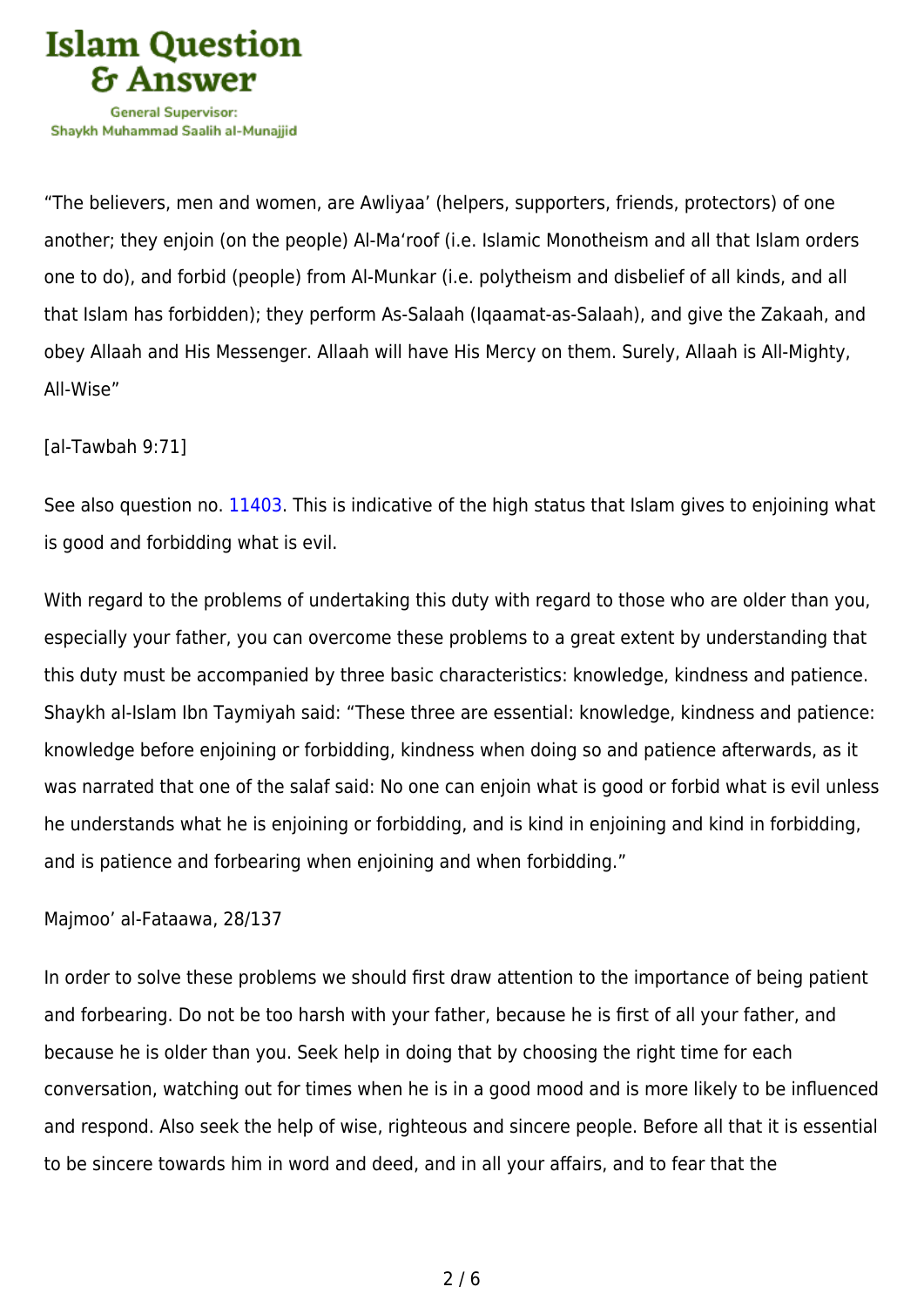

punishment of his Lord may befall him, and after that be patient in awaiting the decree of your Lord. Whatever happens to you if you do this duty for the sake of Allaah, as Luqmaan the wise said to his son:

"O my son! Aqim‑is‑Salaah (perform As‑Salaah), enjoin (on people) Al‑Ma'roof (Islamic Monotheism and all that is good), and forbid (people) from Al‑Munkar (i.e. disbelief in the Oneness of Allaah, polytheism of all kinds and all that is evil and bad), and bear with patience whatever befalls you. Verily, these are some of the important commandments (ordered by Allaah with no exemption)"

[Luqmaan 31:17 – interpretation of the meaning]

You should always remember the Close Friend of the Most Merciful, Ibraaheem, and how he addressed his father when he told him not to associate others with Allaah, which is worse than the things that your father is doing; how he was loving towards him, felt pity for him and was sincere towards him, then he bore his bad response with patience. Allaah says (interpretation of the meaning):

"And mention in the Book (the Qur'aan) Ibraaheem (Abraham). Verily, he was a man of truth, a Prophet.

42. When he said to his father: 'O my father! Why do you worship that which hears not, sees not and cannot avail you in anything?

43. 'O my father! Verily, there has come to me of the knowledge that which came not unto you. So follow me, I will guide you to the Straight Path.

44. 'O my father! Worship not Shaytaan (Satan). Verily, Shaytaan (Satan) has been a rebel against the Most Gracious (Allaah).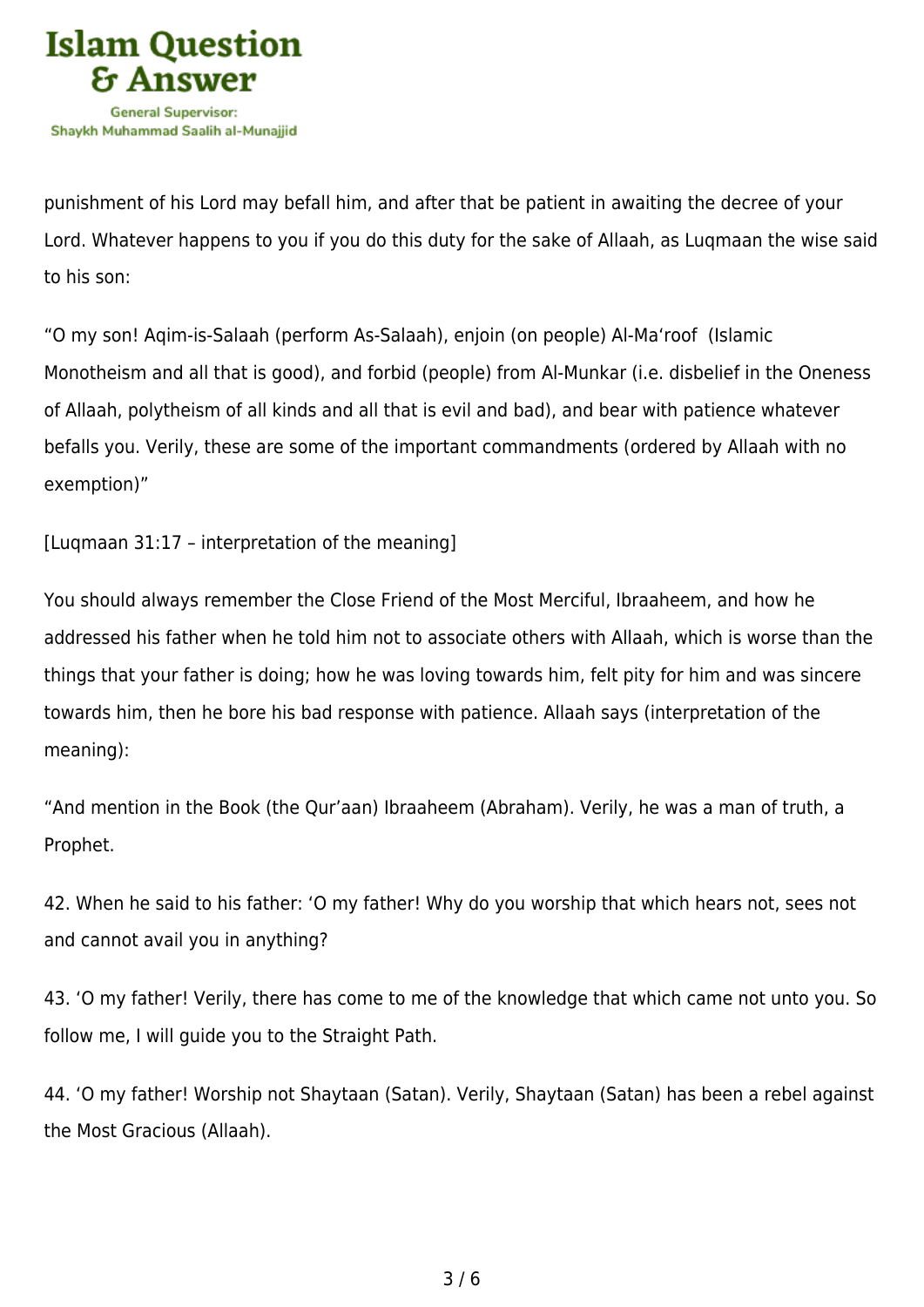

45. 'O my father! Verily, I fear lest a torment from the Most Gracious (Allaah) should overtake you, so that you become a companion of Shaytaan (Satan) (in the Hell-fire).'

46. He (the father) said: 'Do you reject my gods, O Ibraaheem (Abraham)? If you stop not (this), I will indeed stone you. So get away from me safely (before I punish you).'

47. Ibraaheem (Abraham) said: 'Peace be on you! I will ask forgiveness of my Lord for you. Verily, He is unto me Ever Most Gracious.

48. 'And I shall turn away from you and from those whom you invoke besides Allaah. And I shall call upon my Lord and I hope that I shall not be unblest in my invocation to my Lord'"

[Maryam 19:41-48]

With regard to the group that you are leading, this is an easier matter, because their closeness in age makes it easier for them to accept advice from you, especially if they know you to be sincere and honest, and that you practise what you preach. This practical implementation of what you are calling them to is one of the most effective means of da'wah, especially if speaking directly will cause them to turn away and be stubborn.

With regard to your advice and da'wah being undermined by their parents' directions, you should avoid blatantly contradicting what they say; rather you should look at the mistakes and teach them the right way. If it is the matter of a sin that they are committing, then teach them to fear disobeying Allaah and to love obeying Him. Instill in their hearts a sense of the greatness of Allaah and the seriousness of His prohibitions, then teach them about what has been narrated concerning these particular sins. This is what you should do if it is the matter of an innovation that you notice them engaging in. First instill in their hearts the love of the Sunnah of the Prophet (peace and blessings of Allaah be upon him) and teach them that this is the practical manifestation of love for the Prophet (peace and blessings of Allaah be upon him). And instill in their hearts a hatred for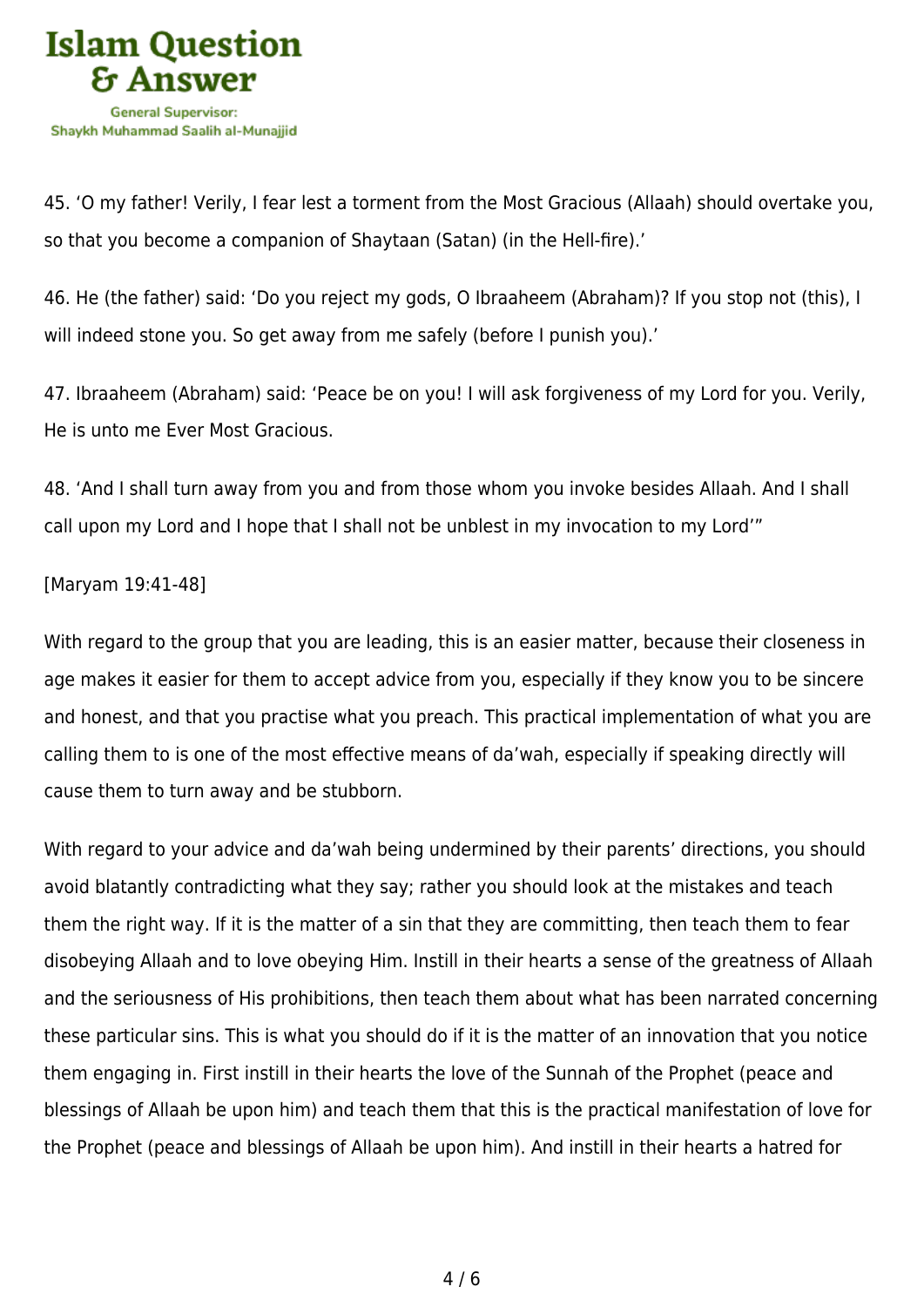

bid'ah and tell them how it is the way that leads to Hell even though the one who follows it thinks that it is the way that leads to Paradise. Tell them of the advice of the Prophet (peace and blessings of Allaah be upon him) to his ummah concerning that, as narrated in the hadeeth of al- 'Irbaad ibn Saariyah (may Allaah be pleased with him) who said:

"The Messenger of Allaah (peace and blessings of Allaah be upon him) led us in praying Fajr then he turned to us and delivered an eloquent exhortation that caused our eyes to flow with tears and our hearts to melt. We said (or they said): 'O Messenger of Allaah, it is as if this exhortation is a farewell, so advise us.' He said: 'I advise you to fear Allaah and to listen and obey even if (your leader is) an Abyssinian slave. Those of you who live will see great differences after I am gone, so I urge you to adhere to my Sunnah and the path of the Rightly-Guided Caliphs, and take hold of it firmly. And beware of newly-invented matters, for every newly-invented matter is an innovation and every innovation is a going astray.'" Narrated by Ahmad, 16692 and others; classed as saheeh by al-Albaani in al-Saheehah, 45.

So after this general advice we move to addressing the specific bid'ah into which they have fallen.

It should be noted that your presence in this group should be for a good purpose; as long as your presence is more likely to do good or to reduce any evils, then join them in their gatherings with this intention. But beware of letting your presence have any negative effect or make you get used to accepting mistakes, or lead you to make similar mistakes. In that case you should leave the place where evil things are happening. Allaah says (interpretation of the meaning):

"And it has already been revealed to you in the Book (this Qur'aan) that when you hear the Verses of Allaah being denied and mocked at, then sit not with them, until they engage in a talk other than that; (but if you stayed with them) certainly in that case you would be like them. Surely, Allaah will collect the hypocrites and disbelievers all together in Hell"

[al-Nisa' 4:140]